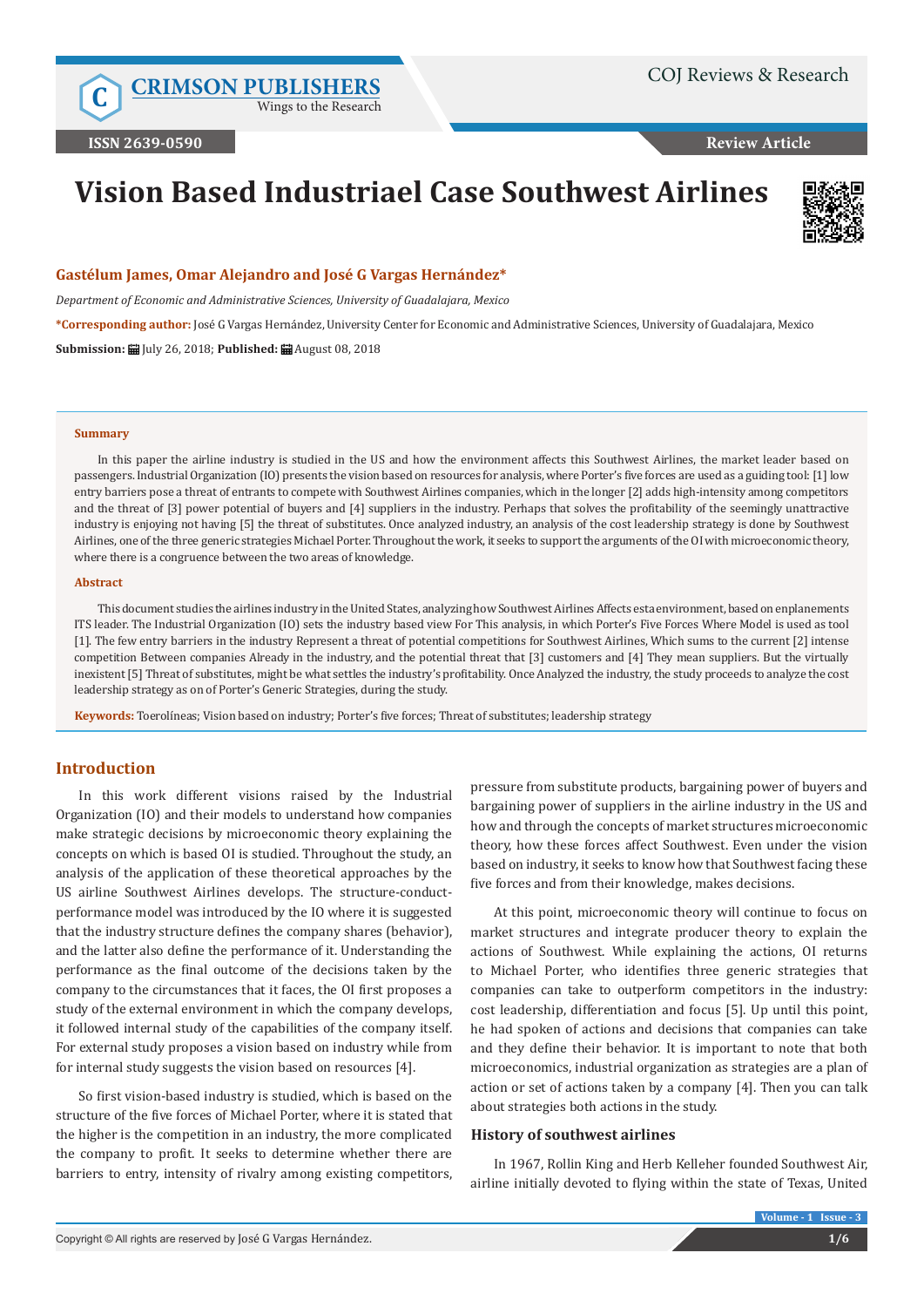States. In 1971 when the company was established, appointing Southwest Airlines Co. and comes into operation, offering flights between the cities of Dallas, Houston and San Antonio with three Being 737-200 units. The strategy of staying in Texas and concentrate its bid was successful, having already 100 flights per week to October 1972.

Under the vision of its founder, Herb Kelleher, Southwest Airlines ideas then implemented successful corporate culture of Pacific Southwest Airlines. Among them stood a special selection of its flight attendants described with like cheerleaders attractive appearance and unique personality, which dressed in shorts and tight pants and go-go boots. This theme of "Long Legs and Short Nights" was a success at the time. Even the president of the company in 1971, Lamar Muse, told the The New York Times that this strategy had proven successful repeatedly and Southwest Airlines did not affect him a copy of the strategies of Pacific Southwest Airlines is considered.

In 1972, after years of legal confrontations to obtain the right to operate, a shortage of funds threatened to close the company. To reduce costs, the company decided to sell one of its four aircraft and calculated that it could make airplanes would last no more than ten minutes at the gates between landing and take off again, and thus be even more profitable. So he was born known and successful strategy "after ten minutes." Before the deregulation of airlines in the United States in 1978, where the federal government imposed restrictions on entry, prices and destinations, in February 1979, Southwest offered its first flight outside the state of Texas, the city of New Orleans, Louisiana.1985 Southwest acquired for \$60.5 million in stock and cash airline Muse Air, which was on the verge of bankruptcy. Upon completion of the acquisition, Southwest renamed Muse Air to TranStar Airlines, making it a wholly owned subsidiary that will operate as an independent airline. But in 1987 he sold TranStar Texas Air to compete with this in a price war.

In 1990, Southwest acquired Morris Air for \$134 million in shares. By completing the acquisition, Southwest took the capital and routes of Morris Air. Thus, the company acquired routes in the northwest. In the first months of 2000, Southwest Airlines began its proactive recruiting coverage for stabilizing fuel prices. In 2008, Southwest paid \$7.5 million to acquire certain assets of the bankrupt airline ATA Airlines. The main reason for this acquisition were operating licenses and landing at LaGuardia Airport in New York with ATA counted.

In 2011, Southwest completed the acquisition of Air Train Airways to buy all the assets of common stock, corporate identity and operation of the airline. By purchasing, Southwest acquired access to the Atlanta airport, international service and additional landing slots at airports in Washington-Reagan Wahsington, DC and LaGuardia. In the same year, for the tenth consecutive year, Fortune magazine recognized Southwest Airlines in its annual survey of corporate reputation and placed the company enters the three most admired US corporations across all industries.

In 2016 Southwest Airlines is the airline with the largest market share in the United with incomes above the US \$3,500 million and

shares sold at a price of \$65.45 on the stock market in New York, which had an approximate increase of 30 percent over the previous year and about 540 percent growth compared to the last five years. So you can say that Southwest Airlines is the market leader company, through the implementation of strategies and operational structure, as in the case of acquisitions. Based on the foregoing background you can also note the importance of institutions for airlines, as was the case of deregulation, where you can say that the government changed the rules of the game.

#### **Vision-based industry**

The first step in analyzing a company by industry-based vision is to define what industry is that this is. Therefore, it is important to first define what is an industry for both industrial organization and microeconomic theory, since for both the first step in the study of an industry is its definition. Luckily, there are different to the concept. Industrial organization defines an industry as the group of firms producing similar goods [4]. While microeconomic theory understands producers (companies) that offer the same goods [4]. For fine of this study will also be important to identify market and industry concepts as similar, but seeing the market as a more complete concepts, where it is considered as the place where consumers, producers and state exchange goods [1]. Generally, industrial organization will refer to industries, while microeconomic theory tend to refer to the market.

Understanding these definitions, we can say that the industry it belongs Southwest Airlines is the airline industry, which produces a good, but the air transport service, is understood as your product. For purposes of analysis delimitation of the domestic airline industry is studied in the United States, ie, only those flights of origin and destination that country, carried out by US carriers is studied. Once established industry, Proceed to analysis thereof by the structure of the five forces proposed by Michael Porter in his Competitive Strategy (1982), commonly known as the five Porter forces. The model suggests that between stronger these forces will be more difficult for companies to generate profits and could be seen as an unattractive industry to belong. Consistent with this, microeconomic theory states that in a market structure of perfect competition benefits the producers are zero, then understanding that in a competitive market (that which tends to perfect competition) will not be one that provides large surpluses for producers [4]. Understanding then that the more store industry to a market structure of perfect competition, Then, Based analysis each of the forces occurs.

# **Structure Porter's Five Forces**

#### **Entry barriers**

As mentioned before, companies are interested in joining profitable industries, so it is expected to enter those they are, but there are natural barriers to entering them, or sometimes prevent it, what are known as barriers input. Microeconomic theory states that in a structure of perfect competition there are no such barriers, so it is said that there is free entry [4,7] this raises in its structure by establishing that the risk of new entrants in the industry will

**Volume - 1 Issue - 3**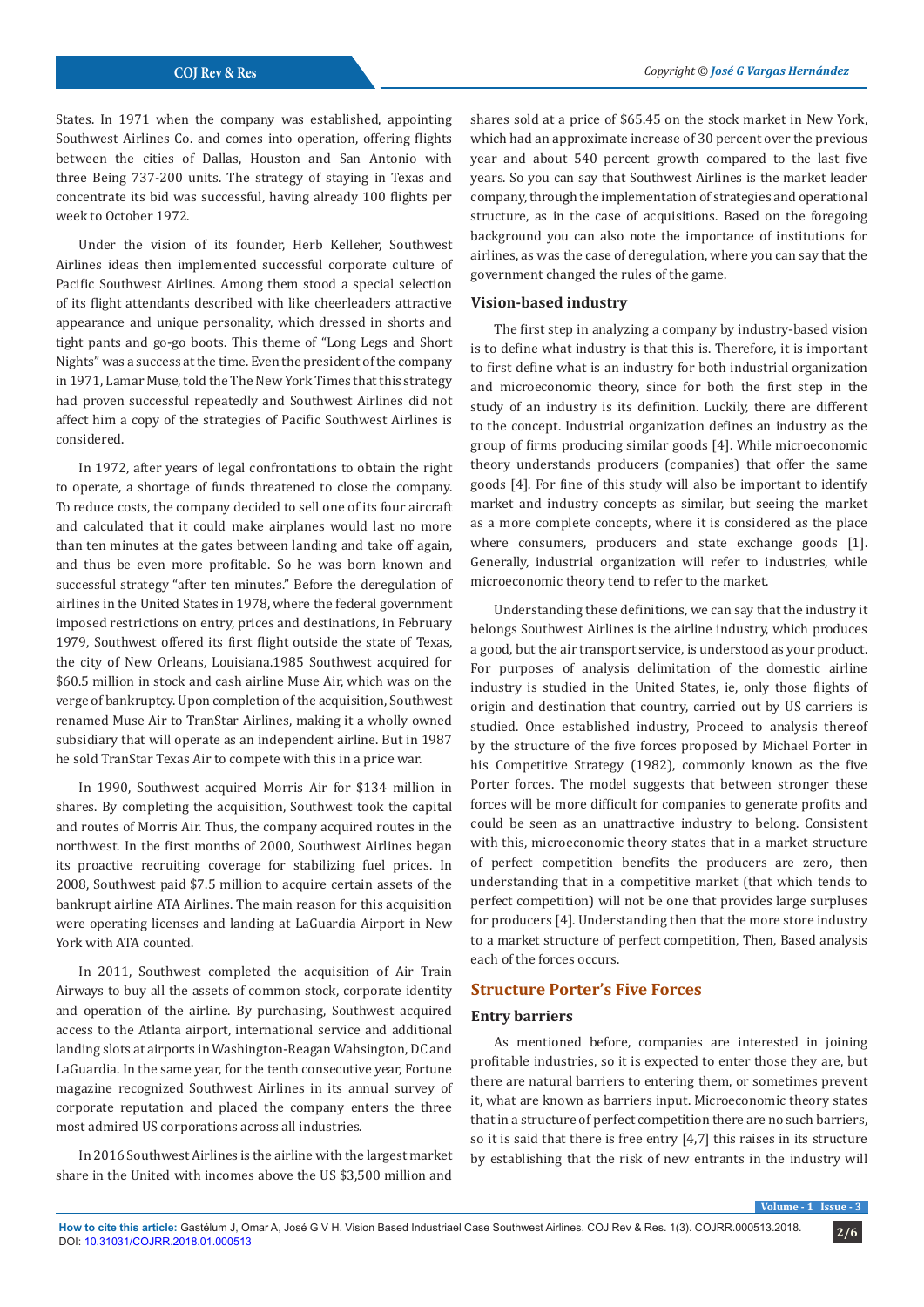respond to how big are their barriers to entry. Microeconomics is said that while firms in an industry make profits, there will be incentives for other companies to enter the industry and the entry of these lessen the benefits of all and this trend will continue until the benefits equal to zero [4]. That's why, Porter identifies barriers to entry as positive for those already in the industry. Both microeconomic theory and Porter establish similar ways in which these barriers can occur.

These are entry barriers identified for the airline industry in the United States:

**Capital needs***:* Companies wishing to enter the market require a large capital investment to do so. Operating expenses Southwest Airlines in 2017 exceeded \$7.319 million. It is understood that Southwest is a leader and expenditures of other companies in the industry are minor, but consider that it is a company with over 50 years of operation and that these aforementioned expenses are only operating now should say the cost of starting operations is much higher.

**Institutional regulations:** The industry has certifications for operation by different institutions in the United States and licenses. The Federal Aviation Administration, through regulations, controls and requires minimum standards in civil aviation operations in the United States. Other institutions such as the Department of Homeland Security, impose regulations on the industry.

Microeconomic theory explains these barriers to entry explaining how they originate monopolies. It is said that there are natural monopolies a monopoly, which are those where the curves of average production costs of goods are so great that only fit one inside the market demand. Something similar happens in the industry to Southwest, the size of the average cost curve is so great that, even though it should be more than one, represents a barrier to entry.

While explaining the institutional regulations as those barriers imposed by the state, where the exclusive right as a producer of a good is given [4]. It can be concluded that although some entry barriers are mentioned, are not as strong as they are in other industries. An example of an industry with high barriers to entry is the industry of energy services, where therelimits bidders companies by the state and also very large investment required.

### **Intensity of rivalry among competitors**

This force can be perhaps the easiest to understand, and many industry analysis limited. Level talks that companies that make up the industry are striving to increase its market share. Price wars, advertising and the introduction of new products, are just some of the representatives of this rivalry. Microeconomic theory provides tools for measuring the concentration of a market, ie their competitiveness. An instrument frequently used, especially in America, is the Herfindahl-Hirschman Index (HHI for its acronym in English), where the market shares of the companies join and rise to power equivalent to the number of companies that make up the industry.

 The result of the index ranges between 0 and 1, where 1 represents a monopolistic structure and the tendency to 0 perfect competition. Then the higher result the index, the higher the concentration in the market, meaning an industry with low competition and the smaller it is understood as a competitive market [4]. The Herfindahl-Hirschman calculated for the industry study in 2016 index are analyzed only 10 airlines with greater market share, and to estimate the participation of 128 airlines that operated that year can be complicated and because these 10 are representative of the industry (Table 1). The HHI (0.1156) indicates a competitive market structure, which tends towards perfect competition and share some characteristics. It is important to stress the importance that there are significant differences between a perfectly competitive market and a competitive one. These are the factors that create this rivalry among competitors according to Porter:

**Table 1:** 10 Airlines greater market share in the US in 2016.

| <b>Airline</b> | <b>Participation Rate</b> | <b>HHI</b> |
|----------------|---------------------------|------------|
| South-west     | 1.84                      | 0.1156     |
| American       | 1.75                      |            |
| Delta          | 1.74                      |            |
| United         | 1.22                      |            |
| Jet Blue       | 0.46                      |            |
| Sky West       | 0.38                      |            |
| Alaska         | 0.3                       |            |
| Express Jet    | 0.27                      |            |
| Spirit         | 0.25                      |            |
| Frontier       | 0.18                      |            |

Source: Information published by the Bureau of Transportation Statistics of the United States.

1. Numerous or equally strong competitors: Although there are industries with hundreds of thousands of competitors, competing 128 airlines in the United States are few for the nature of your business. It is also important to consider that there is one or a group of companies with significant market share. Southwest Airlines is the leader with only 1.84 percent stake.

2. Slow industry growth: The airline industry has not accelerated growth, so that businesses in it have the resources to generate competition and those who did and left the market.

3. High fixed costs: An important productive resource for airlines are its aircraft, which is a fixed cost of more than \$ 100 million, according to Statistics Portal The resulting low profits and encouraging competition.

4. Lack of differentiation or switching costs: Although there are some differences in the services offered by airlines, one can say that the product is very similar among all. Therefore, according to Porter, consumers base their purchase decision

**Volume**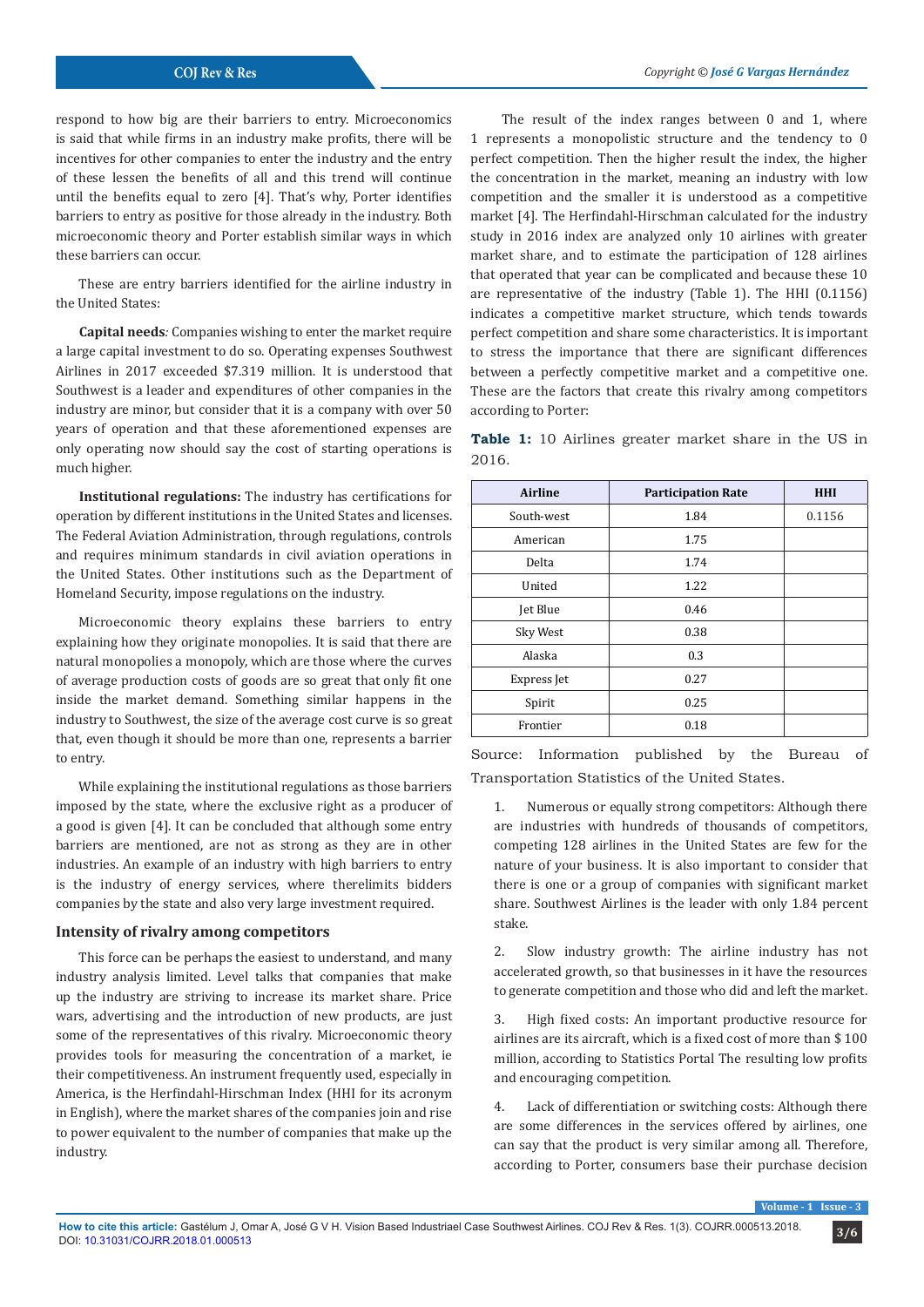mainly on price. Microeconomics explains the buying decision process based on the assumption that the consumer is a rational economic agent seeking to maximize their profits [4].

According to Porter [6] it can be said that the airline industry in the United States has strong intensity in the rivalry between competitors. Microeconomic theory is consistent with this conclusion, since the Herfindahl-Hirschman index is proof of this competitive market.

# **Pressure from substitute products**

**Table 2:** Market prices for domestic flights in the United States number of passengers (millions) of US Airlines industry from 2003 to 2017 (based 2017 deflation).

| Year | <b>Passengers</b> | Price |
|------|-------------------|-------|
| 2017 | 849.3             | 347   |
| 2016 | 824               | 354   |
| 2015 | 798.2             | 377   |
| 2014 | 762.7             | 410   |
| 2013 | 743.2             | 404   |
| 2012 | 736.7             | 401   |
| 2011 | 730.8             | 402   |
| 2010 | 720.5             | 377   |
| 2009 | 703.9             | 365   |
| 2008 | 743.3             | 400   |
| 2007 | 769.6             | 388   |
| 2006 | 744.7             | 389   |
| 2005 | 738.6             | 392   |
| 2004 | 703.7             | 384   |
| 2003 | 647.5             | 422   |

Source: Data from the Bureau of Transportation Statistics US

Porter [6] defined as those substitute products that perform the same function as the goods offered by the industry. While the micro theory comprising replacers as those goods under certain conditions, may eventually replace another. It can be said that this is another concept where industrial organization and microeconomic theory agree. Porter goes a step further than microeconomics suggesting that, in general, all companies compete against those that produce substitute goods because these goods limited yields in the industry. Then, it suggests that collective action is needed by the whole industry to the threat posed by substitutes, especially when they offer a better price-performance. Microeconomic theory explains this phenomenon through price elasticity in demand for goods. To meet this elasticity, it is first necessary to meet market demand. A linear regression to estimate it with the data in Table 2, where data are market prices and the number of passengers (in millions) in the United States was made, both concepts from 2003 to 2017. He took as dependent variable number of passengers, which was interpreted as demand and the independent variable

was the price. This allocation allows the economic interpretation, where the relationship of the price changes to changes in demand and to what extent the impact is measured. The following demand function was obtained:

D=1353.99-1.565P

Where D is equal to demand, ie, the number of annual passengers in the industry P and the average market price. It is understood then, that for every unit increase in the price (each dollar) total passengers are reduced in 1565.

Once the demand function is called microeconomics analyzes the price elasticity of demand it is equal to -1.75 and having an absolute value greater than 1 indicates that demand itself is sensitive to a change in prices (Hey, 2004). Microeconomic theory states that have a price-sensitive consumer goods consumers seek substitutes that provide them the same level of utility. So you can say that substitute goods themselves exert force on demand and to the profits of companies in the airline industry.

The airline industry is not exempt and has replacements are those that offer transportation services. Rail services and buses are substitute goods that can be identified without the need for a thorough analysis. Another threatens to industry is that people choose to travel by their own means, as their cars when they need transportation. Microeconomic theory states that two goods are gross substitutes, if an increase in the price increase of one leads to an increase in demand for the other [3]. Then, it is judged whether rail services in these States are substitute goods services offered by airlines. The following data from the Bureau of Transportation Statistics US

It was found that the model has a R square of 0.420 and 0.372 square R adjusted, so one can say that the model has a relatively low ratio with the estimated regression equation. Whereas, according to Bureau of Transportation Statistics of the US, the railway is the second most used service by Americans for higher travel 100 miles, only after the airline services, then you can conclude that, at least today, airlines do not have the eminent threat of substitutes.

#### **Bargaining power of buyers**

Contrary to what initially might think, it is important to mention that the service that consumers buy in the industry tends to be standard or undifferentiated, so, as mentioned above, they tend to make purchases in a rational, oriented primarily in the price. This is in accordance with well established structure Porter, where it says that if the industry has low profit, which happens in a competitive market that is studied, then power is given to buyers. Finally, Porter considers information as an important element for the analysis of this force, while buyers have more information, the greater its strength. It is said that currently, by the information technology, buyers enjoy simple information processing. Despite this an advantage of the airline industry in the US it is that buyers have virtually no powernegotiation. According Porter (1982) this because the buyers are not concentrated, ie, many (more than 700 million passengers in 2017 according to the Bureau of

**Volume - 1 Issue - 3**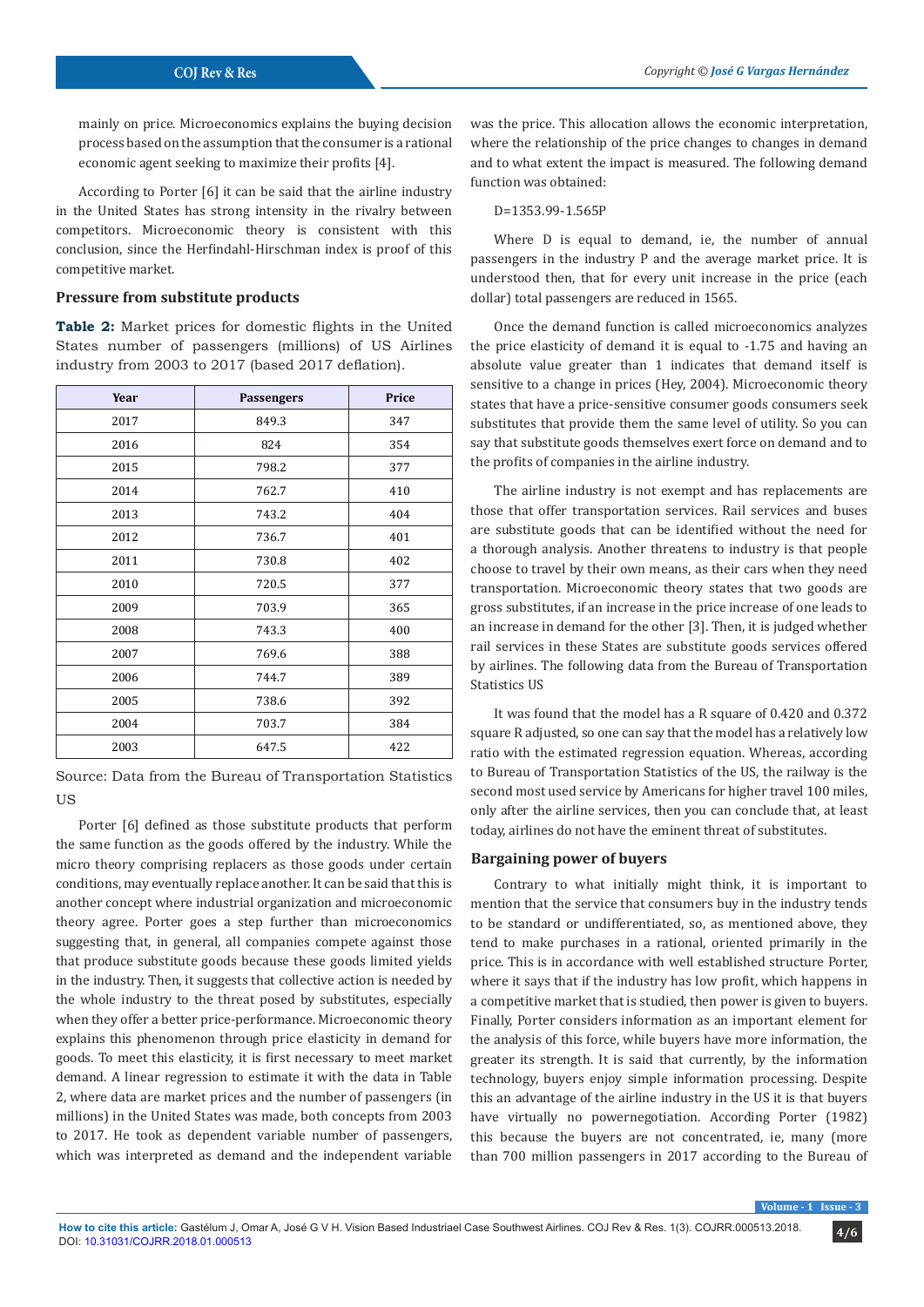Transportation Statistics of the US) and not a group of a few. To see if buyers have power overindustry, micro analyzes price elasticity of demand, as stated above, is equal to -1.75 and having an absolute value greater than 1 indicates that the application itself is sensitive to a change in prices [1]. So that consumers do exert force on the demand and to the profits of companies in the airline industry.

## **Bargaining power of suppliers**

**Table 3:** Rail service prices (in US dollars based deflation 2017) and passengers on US airlines (in millions).

| Year | Airline Passengers (In mil-<br>lions) | <b>Rail-Road Service Price</b><br>(SUSD) |
|------|---------------------------------------|------------------------------------------|
| 2016 | 720                                   | 64.5                                     |
| 2015 | 696                                   | 66.58                                    |
| 2014 | 662.8                                 | 65.93                                    |
| 2013 | 645.7                                 | 62.52                                    |
| 2012 | 642.3                                 | 60.99                                    |
| 2011 | 638.2                                 | 58.99                                    |
| 2010 | 629.5                                 | 57.31                                    |
| 2009 | 618.1                                 | 58.88                                    |
| 2008 | 651.7                                 | 60.28                                    |
| 2007 | 679.2                                 | 61.63                                    |
| 2006 | 658.4                                 | 57.97                                    |
| 2005 | 657.3                                 | 57.69                                    |
| 2004 | 629.8                                 | 60.35                                    |
| 2003 | 583.3                                 | 55.84                                    |

Source: Data from the Bureau of Transportation Statistics **US** 

**Table 4:** Operating expenses of the consolídate statements of income south-west airlines Co. from 2015 to 2017 (amounts in millions).

| <b>Operating Expenses</b>        | 2017   | 2016   | 2015   |
|----------------------------------|--------|--------|--------|
| Salaries, wages and benefits     | 7,319  | 6,798  | 6,383  |
| Fuel and oil                     | 3.940  | 3.647  | 3,616  |
| Maintenance and repair materials | 1,001  | 1.045  | 1,005  |
| Aircraft rent                    | 198    | 229    | 238    |
| Landing fees and other income    | 1,292  | 1,211  | 1,166  |
| Depreciation and amortization    | 1,218  | 1,221  | 1,015  |
| Acquisitions and integrations    |        |        | 39     |
| Other operating expenses         | 2,688  | 2,514  | 2.242  |
| Total                            | 17,656 | 16,665 | 15.704 |

As previously mentioned, based on the competitive market structure, the profits of US airlines are sensitive to the selling price of their service. Understanding that there is a low contribution margin in their operations can conclude that they are also sensitive

to the market price of productive factors, especially those that make variable costs. A clear example is the fuel. As shown in Table 3, which represents the expenses, according to these results Southwest Airlines 2015 to 2017, the concept of "fuel oil" is the second largest outflow in operation steadily in years represented the 23.02, 21.88 and 22.31 percent, respectively (Table 4). The dependence of this input for the operation of the airline industry in the United States, and in turn the strong investment buying that represents it, are factors that strengthen industry suppliers. Taking this to the reduction of corporate profits in the industry.

## **Generic strategies porter**

Once you have identified the five forces that support competition in the industry, Porter suggested three generic strategies that will lead the company to a better position within their industry, ie, increase its benefits (in terms of microeconomic theory). These strategies are cost leadership, product differentiation and focus [4]. Southwest Airlines has positioned itself as a leader in costs as seen in Table 5. It can be estimated that on average in the last 10 years Southwest Airlines holds 32.97 percent price below the market average. This is aligned to its strategy of cost leadership and its outcome has led him to be a market leader.

**Table 5:** Price comparison Southwest Airlines against market prices for the last 10 years (prices in US dollars with deflation in 2017).

| Year | <b>Southwest Price</b> | <b>Market Price</b> | <b>Below Market Rate</b> |
|------|------------------------|---------------------|--------------------------|
| 2017 | 124.4                  | 347                 | 35.85                    |
| 2016 | 127.41                 | 354                 | 35.99                    |
| 2015 | 123.52                 | 377                 | 32.27                    |
| 2014 | 119.73                 | 410                 | 29.2                     |
| 2013 | 153.27                 | 401                 | 37.93                    |
| 2012 | 153.68                 | 404                 | 38.23                    |
| 2011 | 145.5                  | 402                 | 36.19                    |
| 2010 | 121.66                 | 377                 | 32.22                    |
| 2009 | 111.3                  | 365                 | 30.49                    |
| 2008 | 119.94                 | 400                 | 29.98                    |
| 2007 | 109.06                 | 388                 | 28.11                    |
| 2006 | 111.11                 | 389                 | 28.56                    |

Information calculated the income statements of Southwest Airlines and Information Bureau of Transportation Statistics US

But how microeconomic theory explains the fact Southwest can keep prices below the market and profit in the long term? Well, it is said that a company faces its own demand curve and market demand curve. The difference exists in that the first measures the relationship between the market price and production of the company, while the second measures the relationship between the market price and the total amount sold. Then, by offering lower prices is facing all or at least a part of the market demand [4].

**Volume**